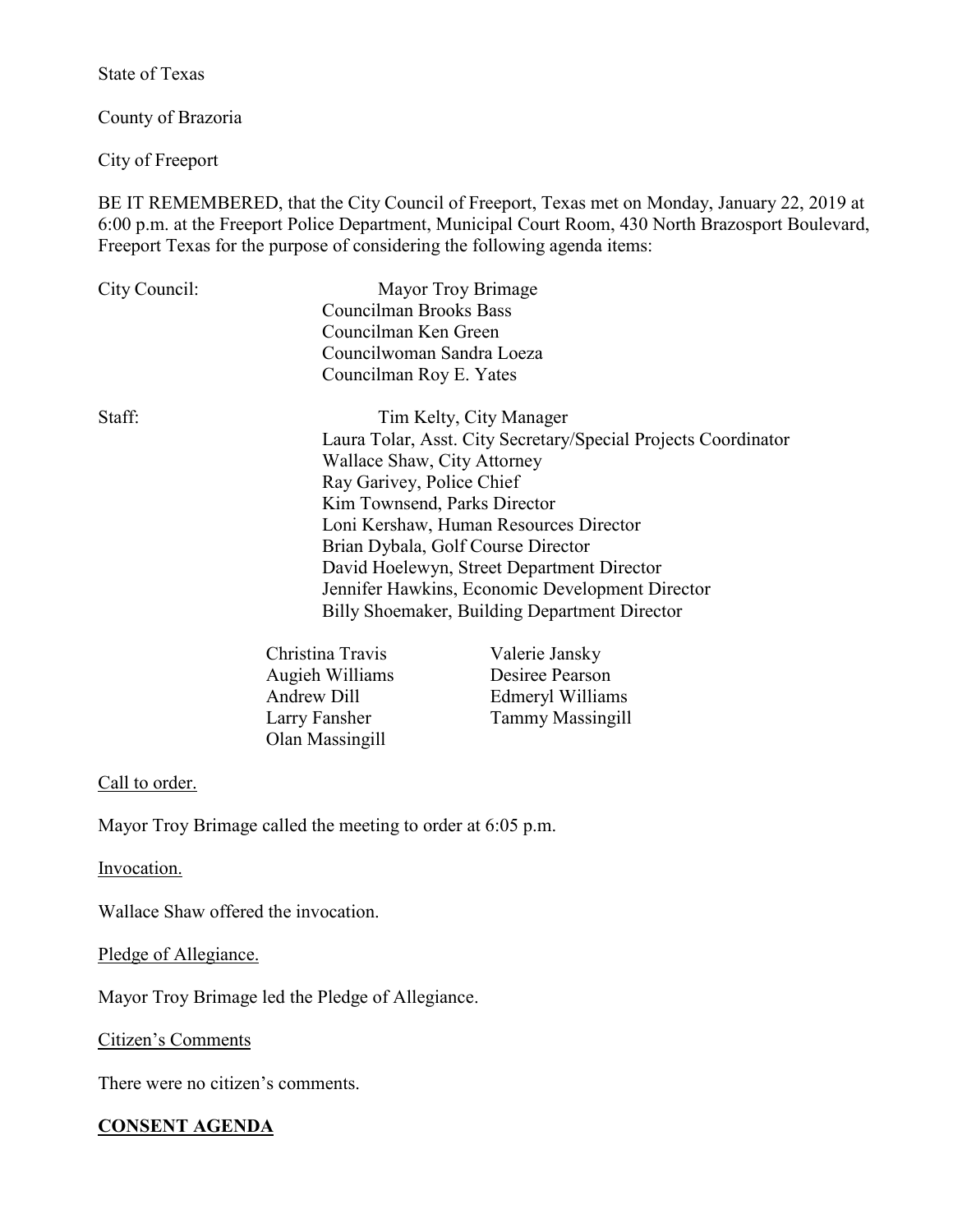Consideration and possible action on the approval of City Council meeting minutes from January 7, 2019.

Consideration of approving Resolution 2019-0001 reappointing a member to the Senior Citizens Commission.

On a motion by Councilman Bass, seconded by Councilman Green, with all present voting "Aye", Council unanimously approved Consent Agenda.

# **REGULAR SESSION**

Public Hearing to consider a proposed amendment to the Comprehensive Zoning Ordinance and Map of said city, codified as Chapter 155 of the Code of Ordinances of said City, changing the zoning classification of a portion of Lots 8-12 Block 36, Velasco Townsite, Freeport, Brazoria County, Texas from its present classification of R-2 to a new classification within the corporate limits of said city from R-2, Single Family Dwelling, to C-2 General Commercial

Public Hearing was opened at 6:12pm.

Olan Massingill questioned whether there has been a drainage study.

Mayor Troy Brimage stated that Velasco Drainage District will carefully study the proposed building and will approve the plans when the drainage is correct.

Public Hearing was closed at 6:25pm on a motion by Councilman Bass, seconded by Councilwoman Loeza, with all present voting "Aye", Council unanimously approved to close the public hearing.

On a motion by Councilwoman Loeza, seconded by Councilman Yates, with all with all present voting 3 to 1, an amendment to the Comprehensive Zoning Ordinance and Map of said city, codified as Chapter 155 of the Code of Ordinances of said City, changing the zoning classification of a portion of Lots 8-12 Block 36, Velasco Townsite, Freeport, Brazoria County, Texas from its present classification of R-2 to a new classification within the corporate limits of said city from R-2, Single Family Dwelling, to C-2 General Commercial. Councilman Brooks Bass opposed.

#### Consideration of approving the City Manager to negotiate a contract for the city's attorney

City Manager Tim Kelty stated that all professional services should have a contract with set fees to include an hourly rate or fee schedule.

On a motion by Councilman Bass, seconded by Councilwoman Loeza, with all present voting "Aye", Council unanimously approved the City Manager to negotiate a contract for the city attorney.

# Consideration of approving the City Manager to hold interviews for official engineering firms

City Manager Tim Kelty stated that he recommended entering into a contract for professional services for an official engineering firm and would develop a request for proposals. Mr. Kelty stated that he would bring his recommendation to council.

On a motion by Councilman Bass, seconded by Councilman Yates, with all present voting "Aye", Council unanimously approved the City Manager to hold interviews for official engineering firms.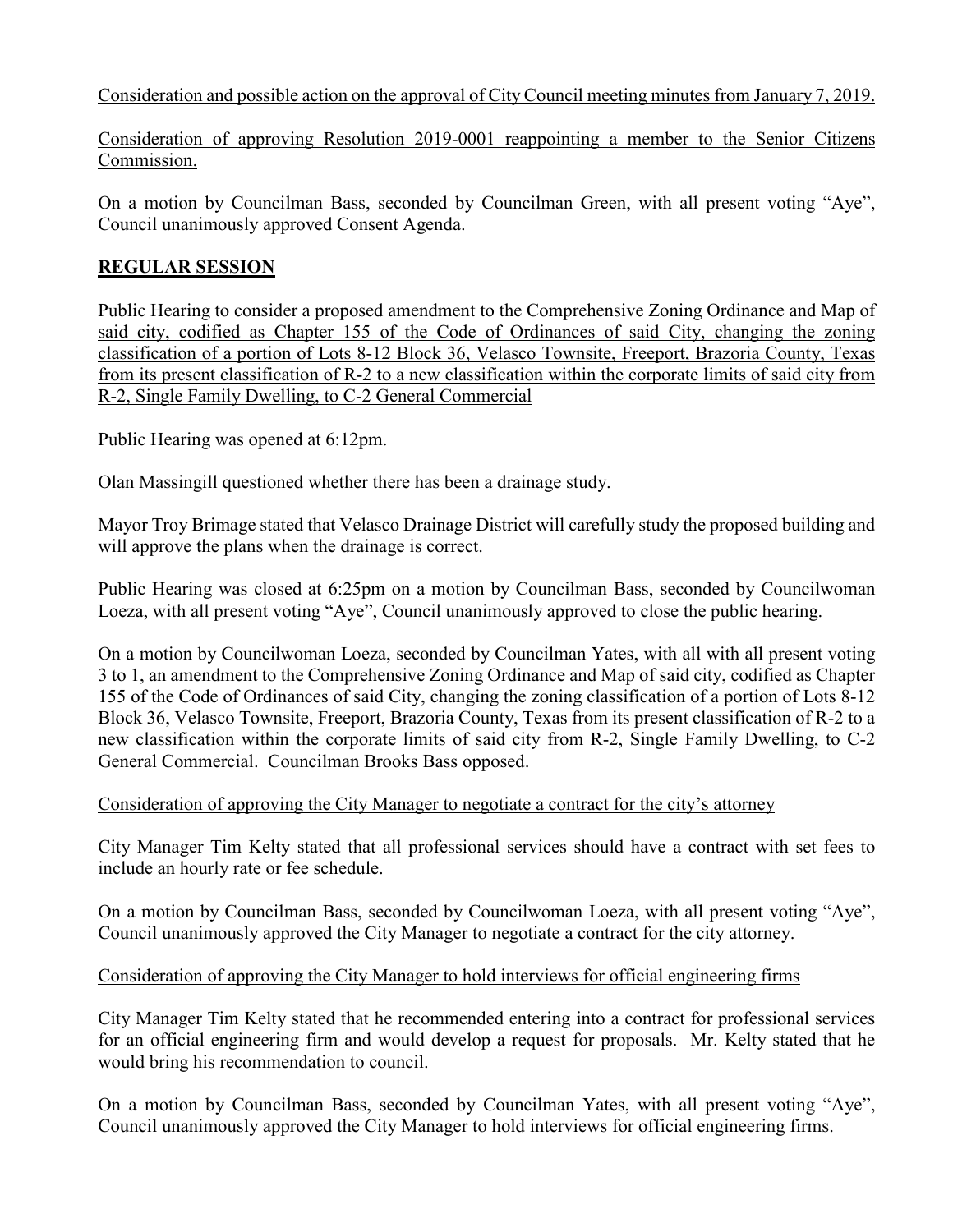Consideration of Resolution 2019-0002 approving and authorizing the Mayor to execute and the City Secretary to attest the Joint Election Agreement and Contract for Election Services with Brazoria County and the City of Freeport.

On a motion by Councilman Bass, seconded by Councilman Yates, with all present voting "Aye", Council unanimously approved and authorized the Mayor to execute and the City Secretary to attest the Joint Election Agreement and Contract for Election Services with Brazoria County and the City of Freeport.

Consideration of approving Ordinance No. 2019-0001 calling the Annual General Election for the City of Freeport for the first Saturday in May, being May 4, 2019 at which the voters of said City residing in Wards B and D shall be permitted to vote for or against the candidates for positions B and D on the City Council of the City of Freeport and at which the voters of said City shall elect at large a mayor for said **City** 

On a motion by Councilwoman Loeza, seconded by Councilman Bass, with all present voting "Aye", Council unanimously approved Ordinance No. 2019-0001 calling the Annual General Election for the City of Freeport for the first Saturday in May, being May 4, 2019 at which the voters of said City residing in Wards B and D shall be permitted to vote for or against the candidates for positions B and D on the City Council of the City of Freeport and at which the voters of said City shall elect at large a mayor for said City.

### Consideration of a Resolution No. 2019-0003 appointing a member of the Economic Development Board

Mayor Troy Brimage nominated from applications received Marinell Music and Lesa Girouard.

On a motion by Councilwoman Loeza, seconded by Councilman Bass, with all present voting "Aye", Council unanimously approved appointing Marinell Music and Lesa Girouard to the Economic Development Board with terms expiring May 31, 2019.

# Consideration of a Resolution No. 2019-0004 appointing a member of the Planning Commission

Mayor Troy Brimage nominated Clifford Vandergrifft from applications received.

On a motion by Councilman Yates, seconded by Councilman Bass, with all with all present voting 3 to 1, Council unanimously approved appointing Clifford Vandergrifft to the Planning Commission with the term expiring May 31, 2019. Councilman Brooks Bass opposed.

Consideration of advertising an invitation to bid and setting a bid date for concrete to be used for concrete streets in the approved 2018-2019 street plan

City Manager Tim Kelty stated that we would know if all projects could be completed based on the bid amounts.

On a motion by Councilman Bass, seconded by Councilwoman Loeza, with all present voting "Aye", Council unanimously advertising an invitation to bid and setting a bid date for February 11, 2019 at 2:00pm for concrete to be used for concrete streets in the approved 2018-2019 street plan.

# **WORK SESSION:**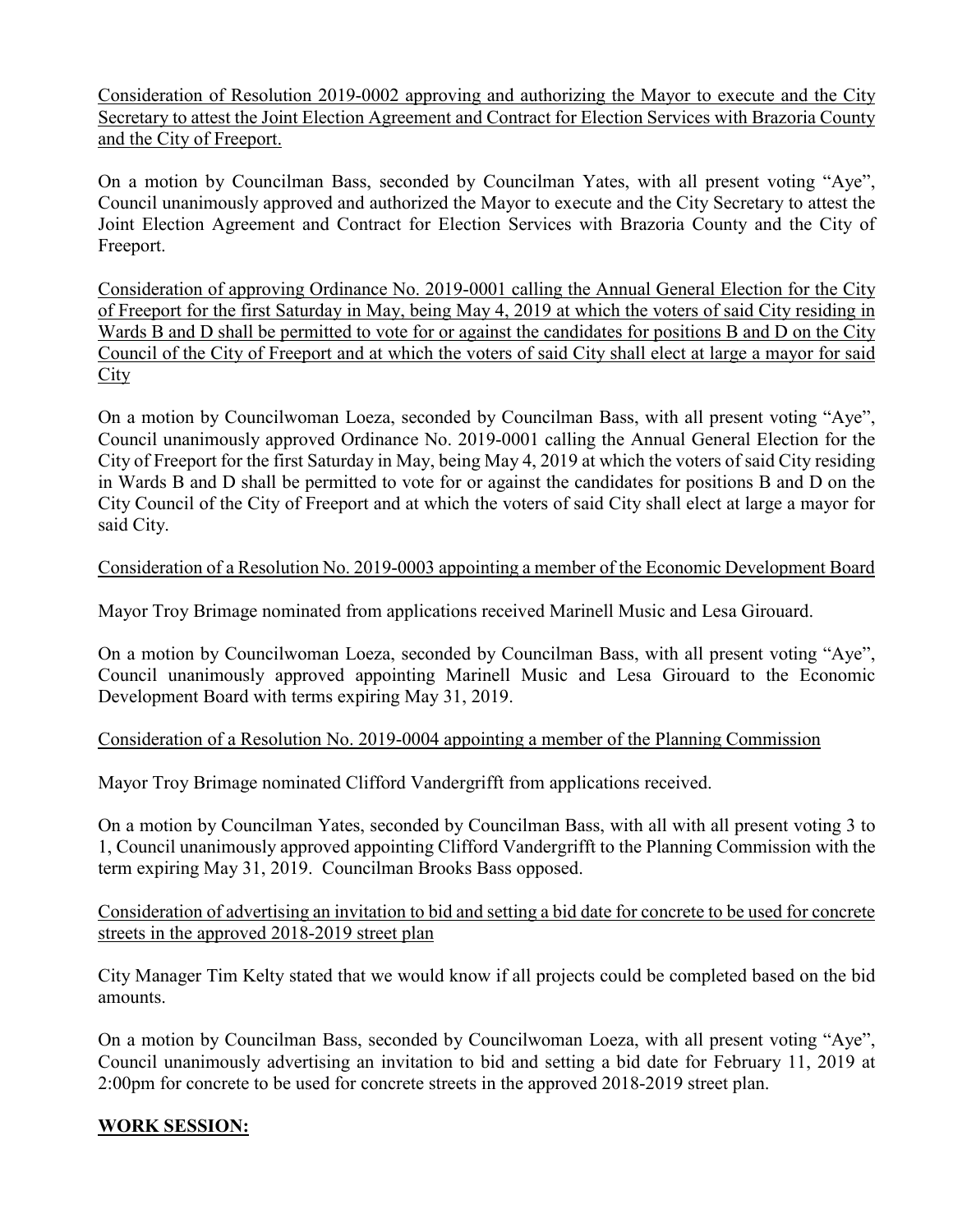#### Mayor Troy T. Brimage announcements and comments

Mayor Brimage reported that he had attended the MLK dinner which was a great success. He said that the parade was well attended. He added that the cities of Clute and Lake Jackson were jealous over our Car 54 and Sparky the fire dog.

Mayor Brimage also reported that Mr. Wells, the VP of Dow, stated that he wants all employees to live in southern Brazoria County and stated we have to do a better job advertising the eleven-acres on the river.

#### Councilman Green Ward A announcements and comments

Councilman Green stated that he had been contacted by a resident regarding water drainage after sewer work had occurred on his property on West  $10<sup>th</sup>$  Street.

#### Councilman Bass Ward B announcements and comments

Councilman Bass reported that there was an issue with storm water entering into our sewer system in the 1300 Block of West 10<sup>th</sup>. He added that some patches were separating on Broad Street. He stated that also thought that the MLK parade was a success.

#### Councilwoman Loeza Ward C announcements and comments

Councilwoman Loeza verified that Victoria Street was on the list for the street repairs. She stated that she had been contacted by residents regarding drainage as they had standing water in their ditches.

#### Councilman Yates Ward D announcements and comments

Councilman Yates had nothing to report.

#### City Manager Tim Kelty announcements and comments

City Manager Tim Kelty reported that individual departments are working on their departmental strategic plans and we will soon be having a work session regarding this.

Mr. Kelty stated that he would bringing in front of council the ethics ordinance that he has asked them to review.

Mr. Kelty reported that no bids were received regarding the used bucket truck and we will be bringing the bucket truck back in two weeks on the next agenda.

#### Update on reports / concerns from Department heads.

#### Jennifer Hawkins, Economic Development Director

Mrs. Hawkins encouraged citizens and city council to visit the Facebook pages for "Freeport First" and the "Freeport Economic Development Corporation" to get the latest news regarding businesses in Freeport.

Kim Townsend, Parks & Recreation Director